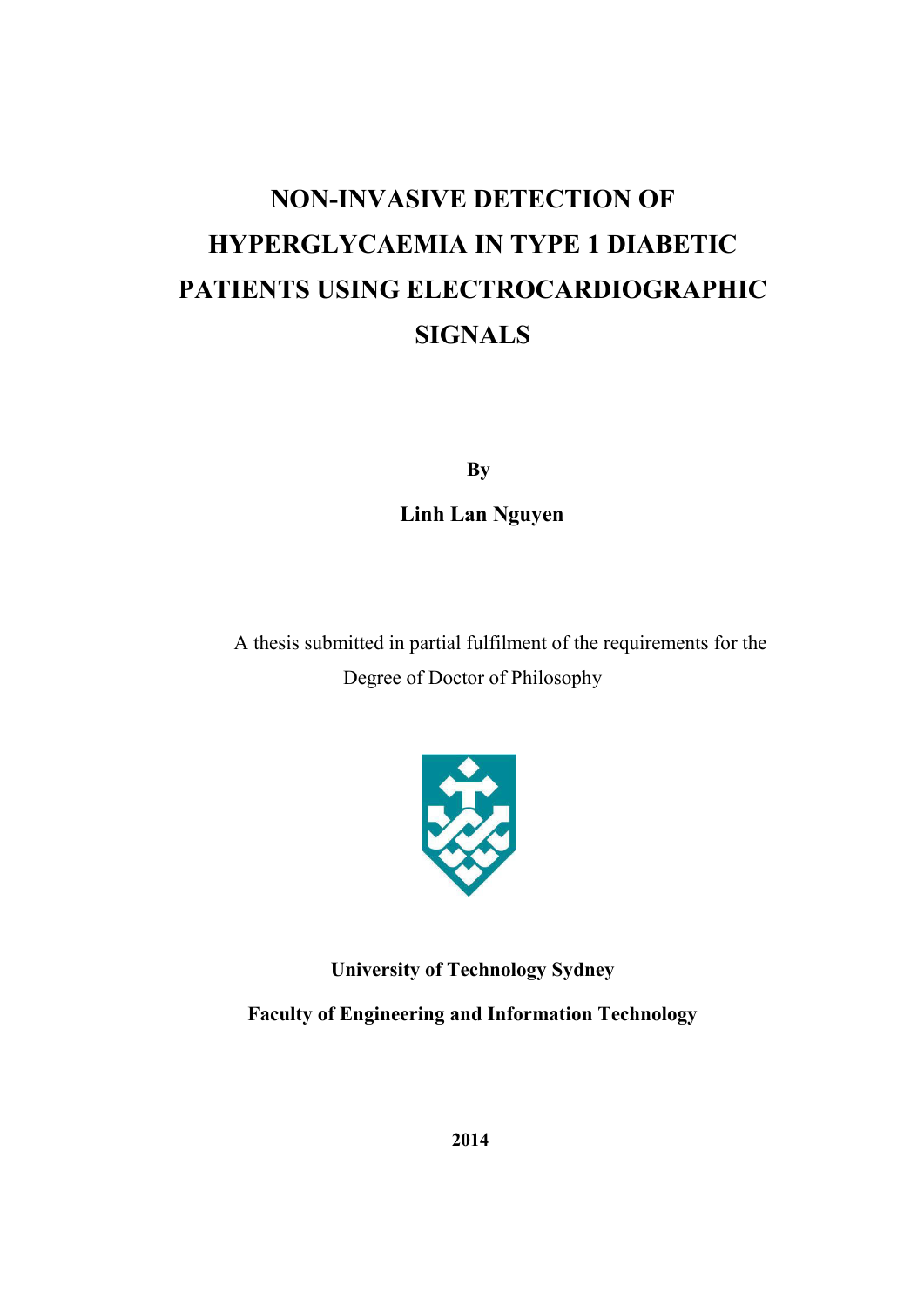#### **CERTIFICATE OF AUTHORSHIP/ORIGINALITY**

I, Linh Lan Nguyen, certify that the work in the thesis has not previously been submitted for a degree nor has it been submitted as part of requirements for a degree except as fully acknowledged within the text.

I also certify that this thesis has been written by me. Any help that I have received in my research work and the preparation of the thesis itself has been acknowledged. In addition, I certify that all information sources and literature used are indicated in the thesis.

Signature of Candidate

--------------------------

ayllar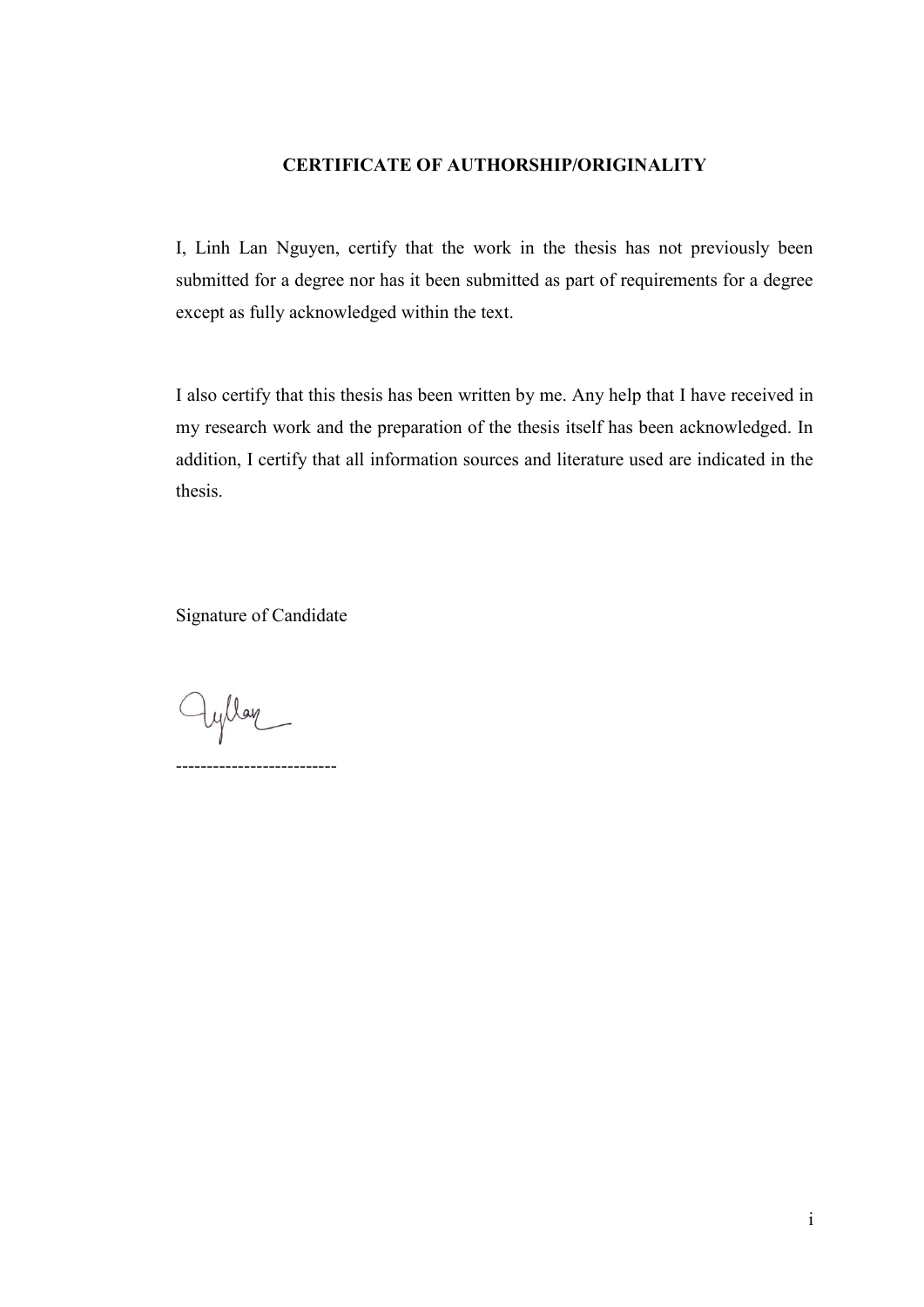*This thesis is especially dedicated to my dearest family for their endless love, care and encouragement …*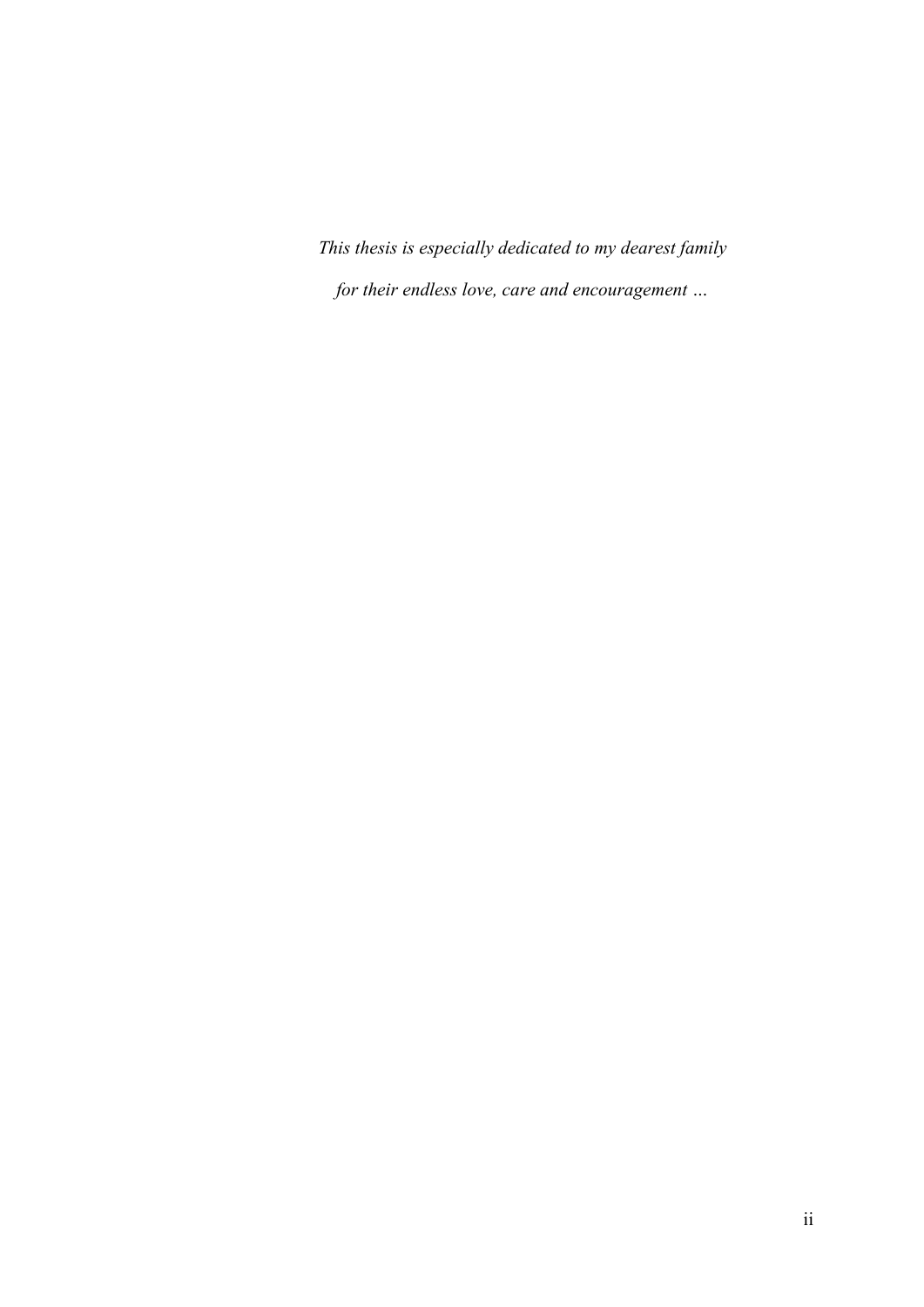#### **Acknowledgements**

Firstly of all, I would like to thank Vietnamese Ministry of Education and Training (MOET) and University of Technology Sydney (UTS) for granting me a University of Technology Sydney – Vietnam International Education Development scholarship (UTS-VIED) without which I would not be able to carry out this research. I also would like to thank Hanoi University of Science and Technology for giving me an opportunity to attend the PhD program.

My great appreciation goes to my principal supervisor Professor Hung Nguyen for his great intellectual guidance and supervision during my PhD candidature. He gave me the opportunity to perform research work in a very practical and interesting scientific area. His advice and support have contributed enormously to the quality of my research and have made my PhD challenging, inspiring and enjoyable.

I would like to extend my gratitude to my co-supervisor Dr Steven Su for his consultation and encouragement. I am also extremely grateful to Lesley Nguyen for her enthusiasm in proofreading and correcting my thesis. I would like to sincerely thank Dr Nejhdeh Ghevondian for his thoughtful advice and ideas throughout the time I carried out this research.

I appreciate all my colleagues and staff in Centre for Health Technologies who supported me in my study with encouragement and confidence during the past few years.

Last but not least, I would like to express my heartfelt gratitude to my parents, my brother Hoang and especially my husband Dai and my son Phong for their great love, understanding and support over the years that enabled me to complete this thesis.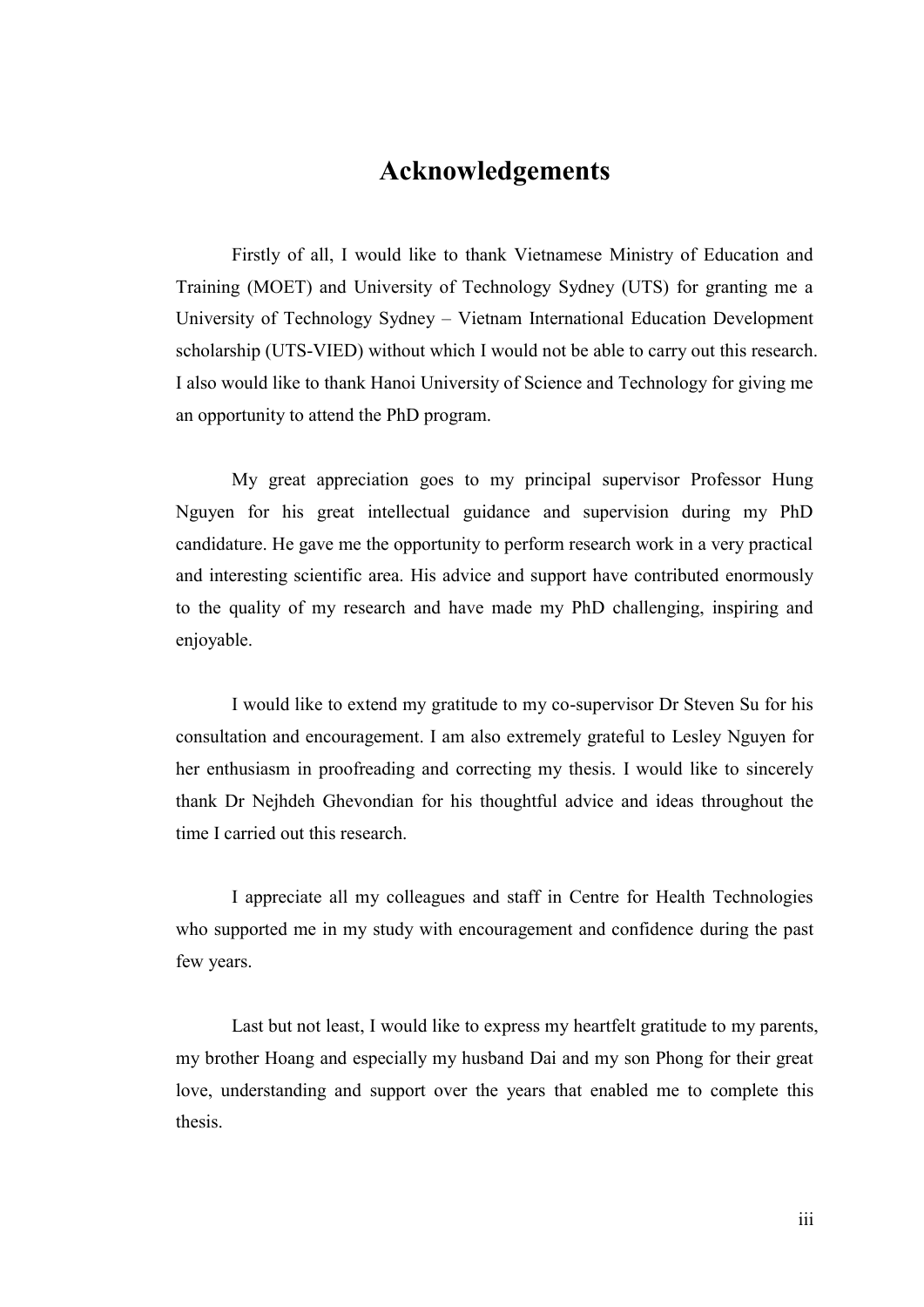### **Table of contents**

| 1.1               |                                                             |  |
|-------------------|-------------------------------------------------------------|--|
| 1.2               |                                                             |  |
| 1.3               |                                                             |  |
| 1.4               |                                                             |  |
| 1.5               |                                                             |  |
| 1.6               |                                                             |  |
| <b>CHAPTER 2.</b> |                                                             |  |
| 2.1               |                                                             |  |
| 2.1.1             |                                                             |  |
| 2.1.2             |                                                             |  |
| 2.1.3             |                                                             |  |
| $2.2^{\circ}$     | HYPERGLYCAEMIA ON THE ELECTRICAL<br>EFFECT OF               |  |
| 2.2.1             | Effect of hyperglycaemia on electrocardiogram intervals  19 |  |
| 2.2.2             |                                                             |  |
| 2.3               | CURRENT RESEARCH OF HYPERGLYCAEMIA DETECTION  28            |  |
| 2.3.1             |                                                             |  |
| 2.3.2             |                                                             |  |
| 2.3.3             |                                                             |  |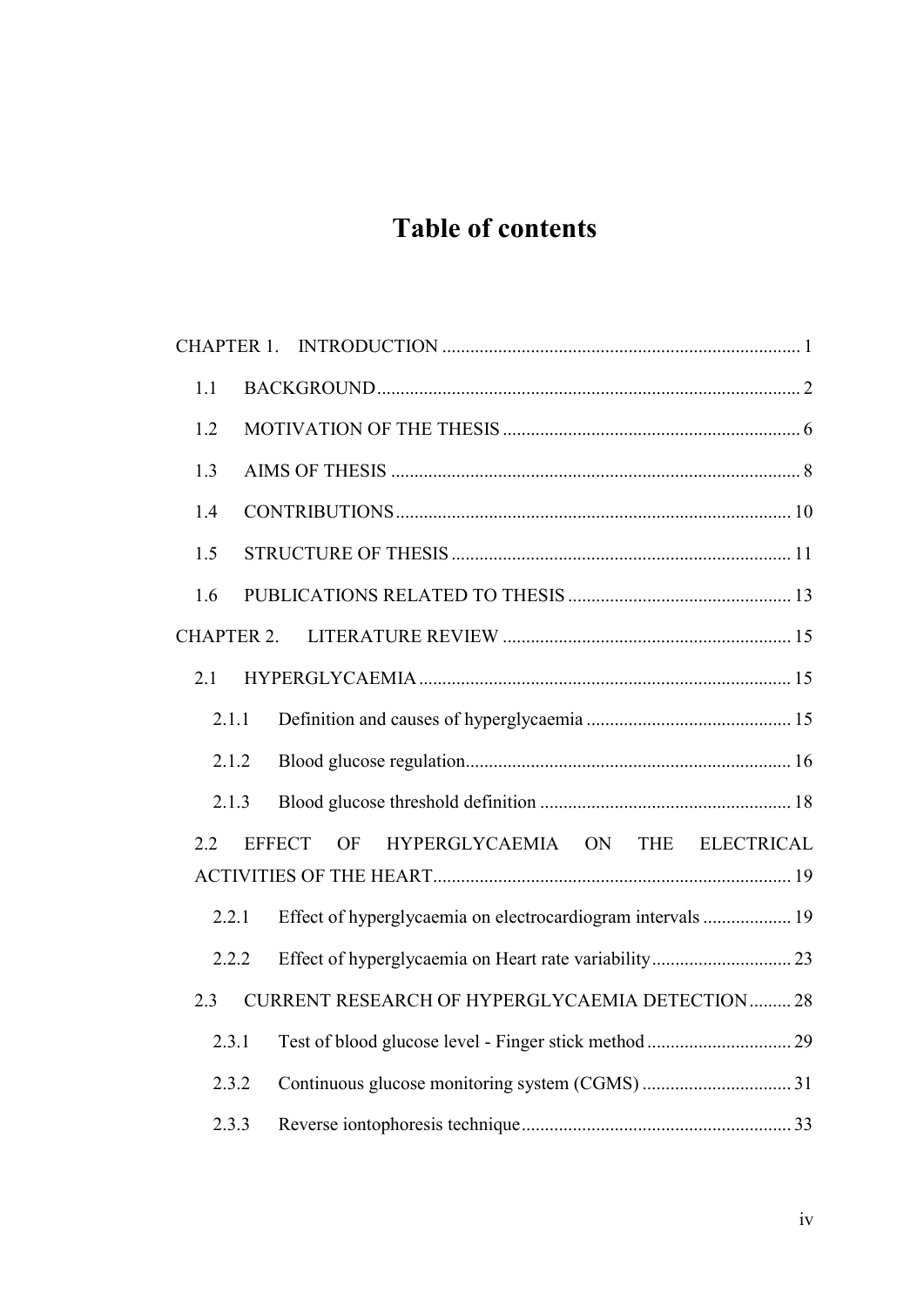| 2.3.4 |                                                                                                           |  |
|-------|-----------------------------------------------------------------------------------------------------------|--|
| 2.3.5 |                                                                                                           |  |
| 2.3.6 |                                                                                                           |  |
| 2.3.7 |                                                                                                           |  |
| 2.4   |                                                                                                           |  |
| 2.5   | PROPOSED STRATEGY OF HYPERGLYCAEMIA DETECTION  40                                                         |  |
|       | CHAPTER 3. ELECTROCARDIOGRAPHIC BASED HYPERGLYCAEMIA<br>DETECTION EMPLOYING ARTIFICIAL NEURAL NETWORK  42 |  |
| 3.1   |                                                                                                           |  |
| 3.2   | ARTIFICIAL NEURAL NETWORK FOR HYPERGLYCAEMIA                                                              |  |
| 3.2.1 |                                                                                                           |  |
| 3.2.2 |                                                                                                           |  |
| 3.2.3 |                                                                                                           |  |
| 3.3   |                                                                                                           |  |
| 3.3.1 |                                                                                                           |  |
| 3.3.2 |                                                                                                           |  |
|       |                                                                                                           |  |
| 3.4   |                                                                                                           |  |
|       | CHAPTER 4. COMBINED PRINCIPAL COMPONENT ANALYSIS AND                                                      |  |
|       |                                                                                                           |  |
| 4.1   |                                                                                                           |  |
| 4.2   |                                                                                                           |  |
| 4.2.1 |                                                                                                           |  |
| 4.2.2 |                                                                                                           |  |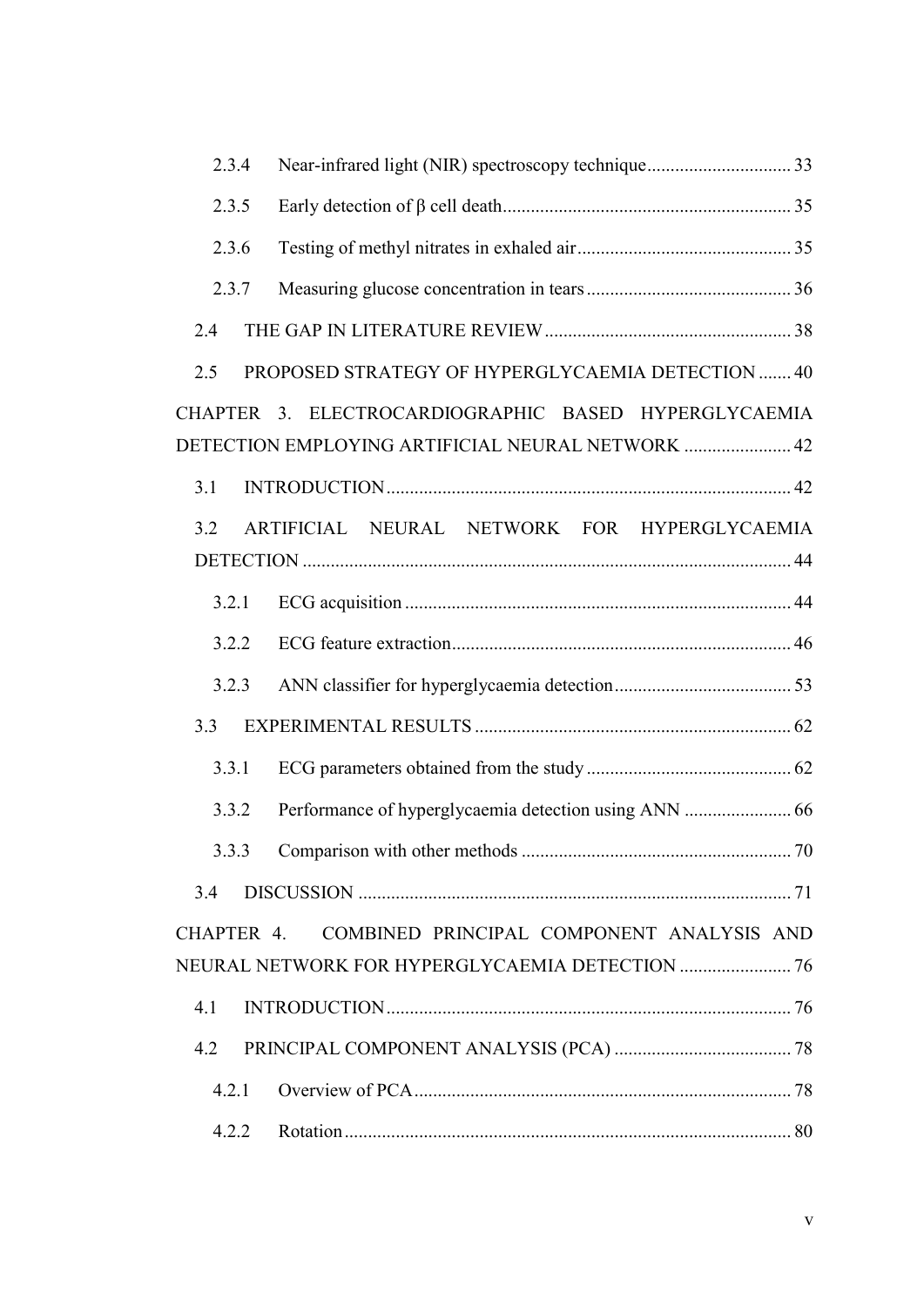| 4.3   | TWO-STAGE ANN CLASSIFIER USING PCA FOR                  |
|-------|---------------------------------------------------------|
|       |                                                         |
| 4.3.1 |                                                         |
| 4.3.2 |                                                         |
|       |                                                         |
|       |                                                         |
| 4.4.2 |                                                         |
| 4.4.3 | Performance of two-stage ANN classifier using PCA for   |
|       |                                                         |
| 4.5   |                                                         |
|       | CHAPTER 5. PARTICLE SWARM OPTIMISATION BASED NEURAL     |
|       |                                                         |
| 5.1   |                                                         |
| 5.2   | PARTICLE SWARM OPTIMISATIONBASED NEURAL NETWORK         |
|       |                                                         |
|       |                                                         |
| 5.2.2 |                                                         |
| 5.2.3 |                                                         |
| 5.3   |                                                         |
| 5.3.1 |                                                         |
| 5.3.2 | Comparison of PSO-NN with other NN-based algorithms 116 |
| 5.4   |                                                         |
|       | CHAPTER 6. DISCUSSION, CONCLUSIONS AND FUTURE           |
|       |                                                         |
| 6.1   |                                                         |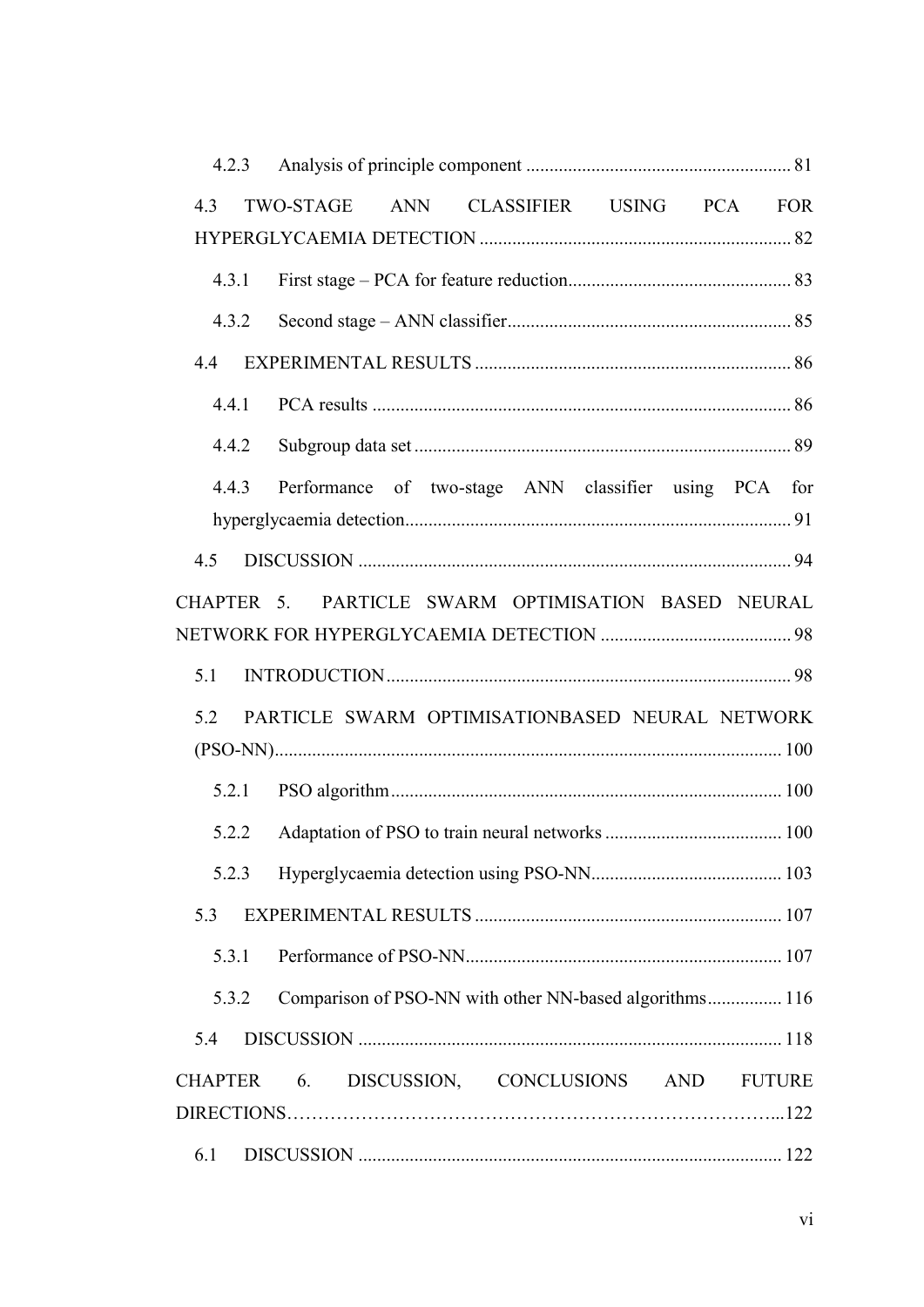| 6.1.1 |  |
|-------|--|
| 6.1.2 |  |
| 6.2   |  |
| 6.2.1 |  |
|       |  |
|       |  |
|       |  |
|       |  |
|       |  |
|       |  |
|       |  |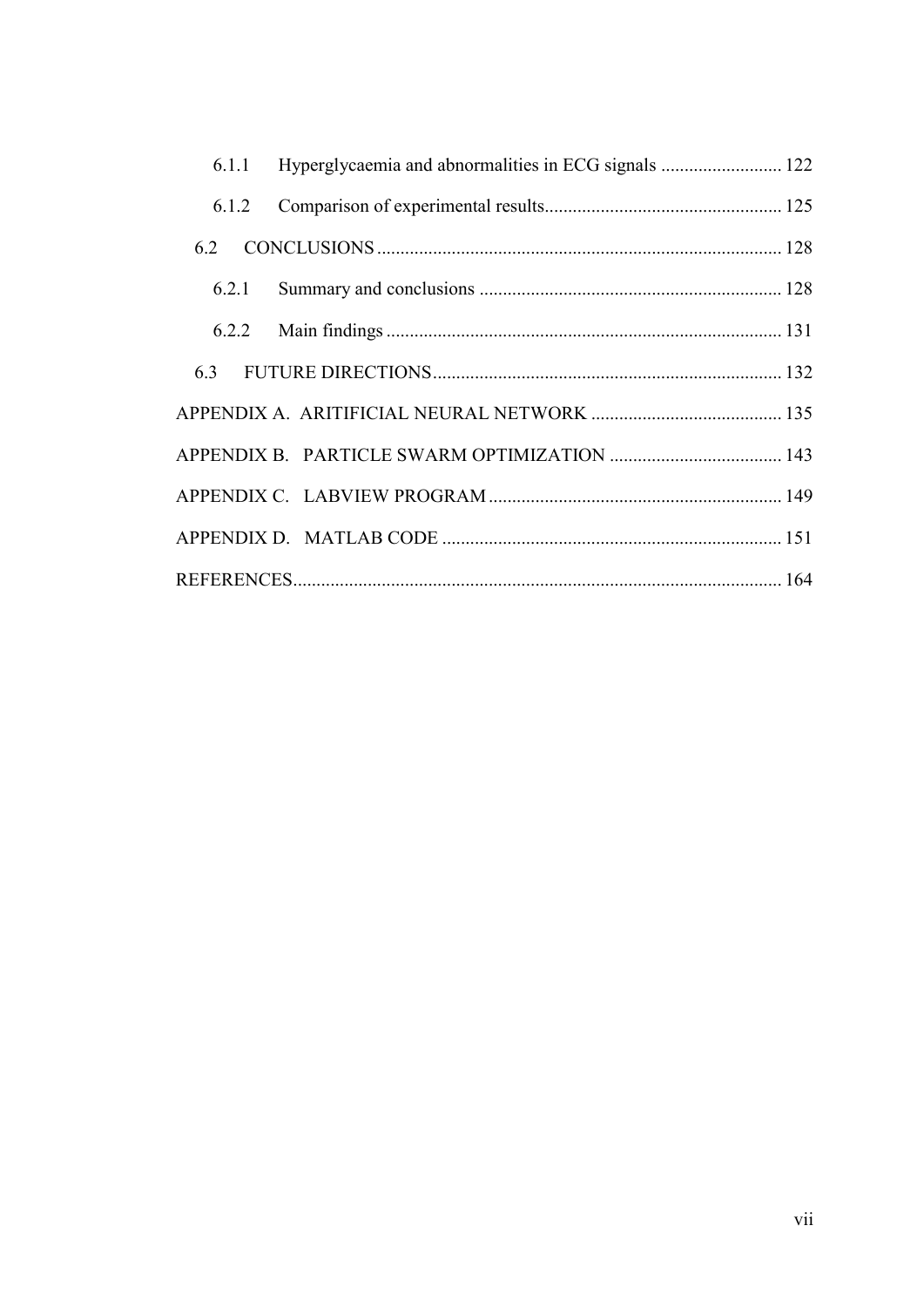### **List of figures**

| Figure 2.1: Blood glucose curves of three glycaemic states after a meal containing                                                                                    |
|-----------------------------------------------------------------------------------------------------------------------------------------------------------------------|
|                                                                                                                                                                       |
| Figure 2.3: $QTC$ interval changes during 0, 60, 120 minutes of hyperglycaemia vs.                                                                                    |
| Figure 2.4: Individual correlation $QT_{\rm C}$ per hour versus glycaemia (r = 0.672, p =                                                                             |
| Figure 2.5: PR interval during hyperglycaemic clamps in Marfella et al.'s study<br>(Marfella et al., 2000). Left dark bar basal values, right light bar 120 min clamp |
| Figure 2.6: Overview of technologies for blood glucose monitoring (Ferrante do                                                                                        |
| Figure 2.7: Reference glucose and NIR-predicted glucose profiles (Malin et al.,                                                                                       |
| Plasma glucose and exhaled methyl nitrate profiles in one child with<br>Figure $2.8$ :                                                                                |
| Contact based-lens sensors for tear glucose monitoring developed by<br>Figure $2.9$ :                                                                                 |
| Figure 2.10: Measured glucose response and calibration curve of sensor in study of                                                                                    |
| Figure 2.11: ECG-based hyperglycaemia detection system using ANN  41                                                                                                  |
| Figure 3.1: General structure of hyperglycaemia detection based on ANN and ECG<br>44                                                                                  |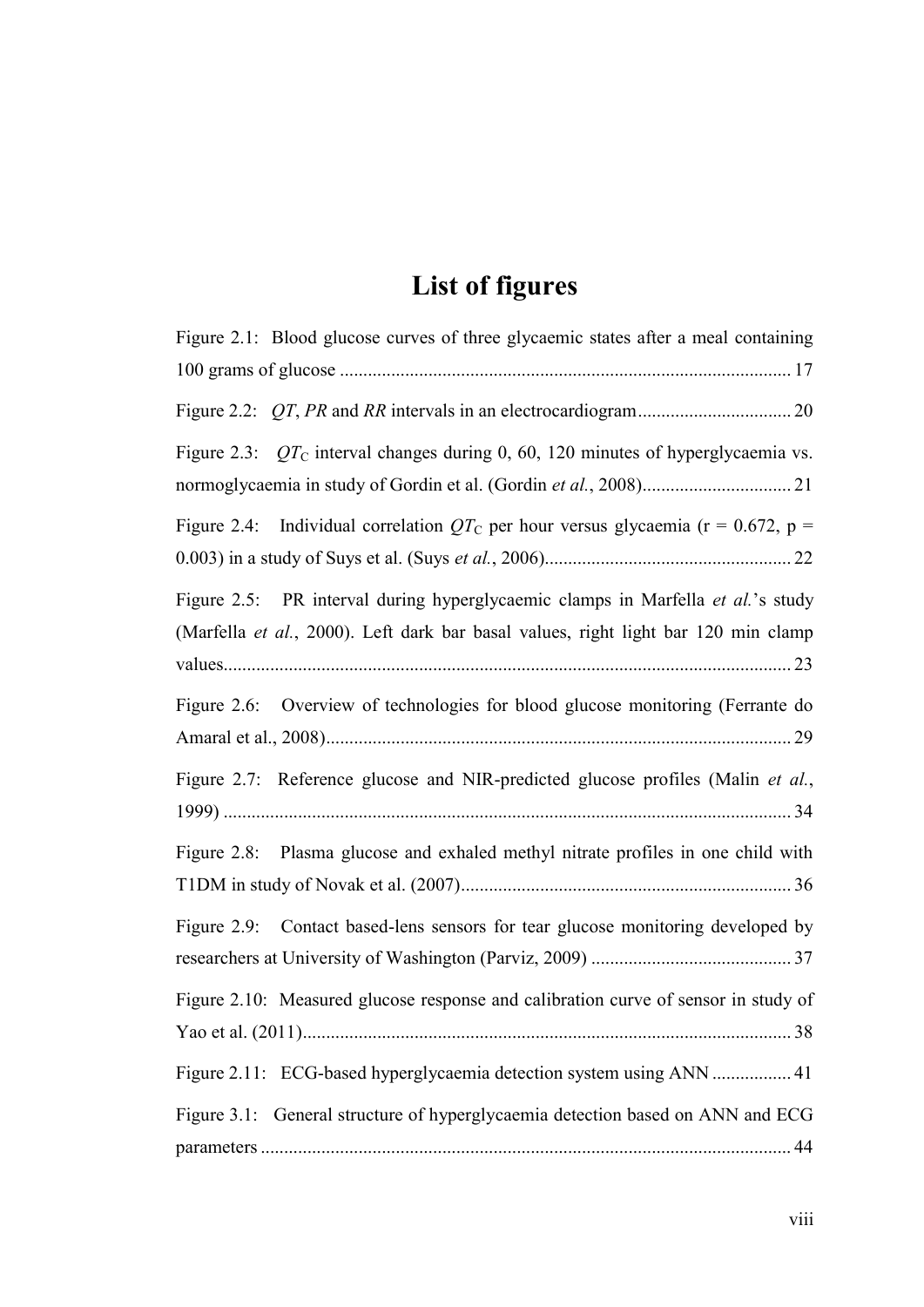| Figure 3.4: Schematic representation of normal ECG points and intervals 48          |
|-------------------------------------------------------------------------------------|
| Figure 3.5: The ECG signals with denoted significant points, upper graph with non-  |
| Figure 3.6: Processed ECG signals with zero crossing detector and calculated ECG    |
| Figure 3.7: HRV analysis results in Kubios for 1 patient under hyperglycaemic       |
|                                                                                     |
| Figure 3.9: Hyperglycaemia detection feed-forward Multilayer neural network         |
| Figure 3.10: Training and validation error cycles of hyperglycaemia classification  |
|                                                                                     |
| Figure 4.1: Hyperglycaemia detection using two-stage PCA-Multilayer neural          |
|                                                                                     |
| Figure 5.1: PSO based feed-forward Neural network for hyperglycaemia detection      |
| Swarm motions on the 3-D coloured contour maps  109<br>Figure $5.2$ :               |
| Figure 5.3:                                                                         |
| Figure 5.4: The function value of the global best obtained with 1000 iterations110  |
| Figure 5.5: The function value of the global best obtained with 1200 iterations 111 |
|                                                                                     |
| Figure 5.7: Variations of the weights of PSO-NN at various velocities:  112         |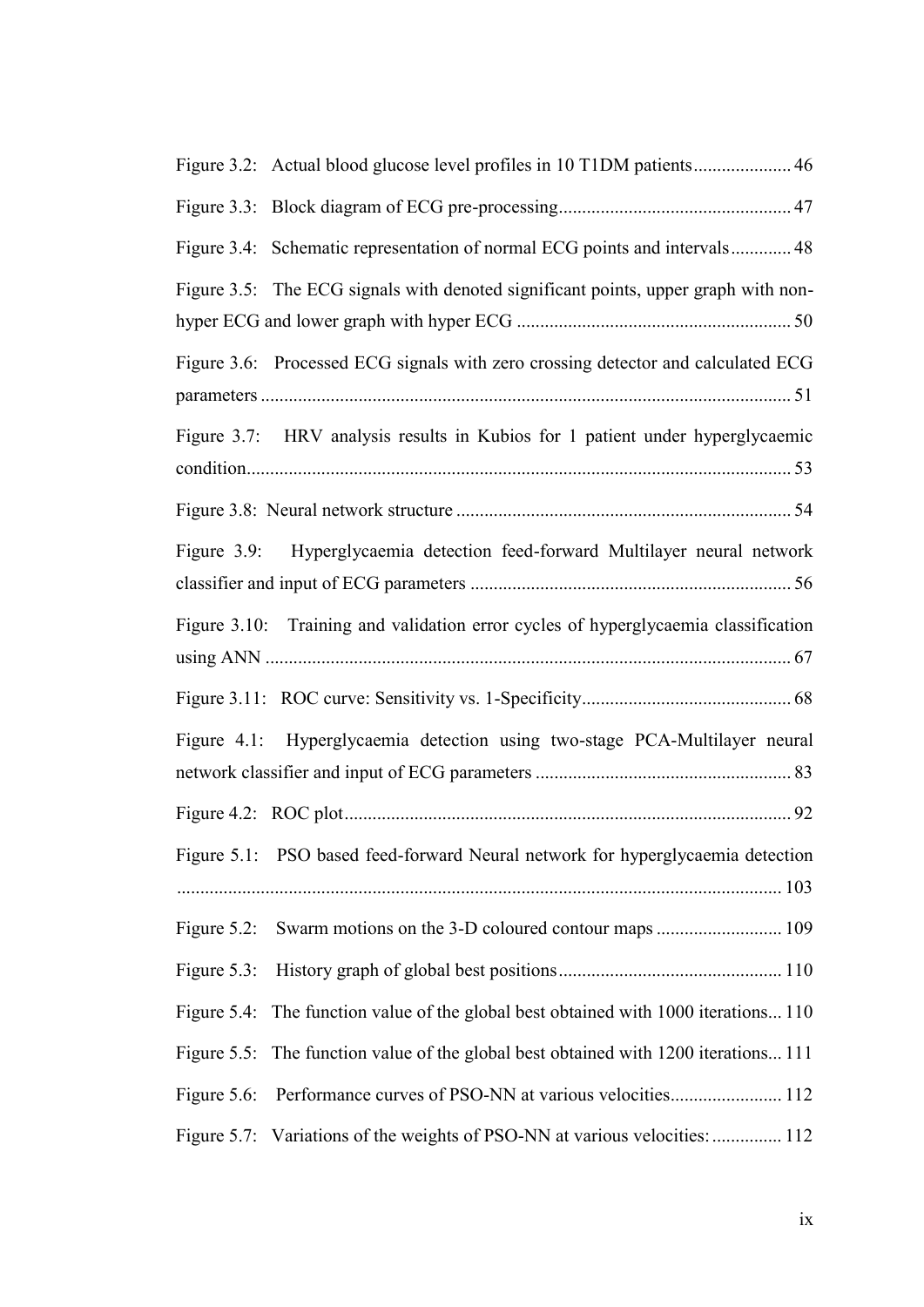| Figure 5.8: PSO-NN Performance curves at various acceleration constants 113        |  |
|------------------------------------------------------------------------------------|--|
| Figure 5.9: Values of weights in PSO-NN at $c_1 = c_2 = 1$ and $c_1 = c_2 = 2$ 114 |  |
|                                                                                    |  |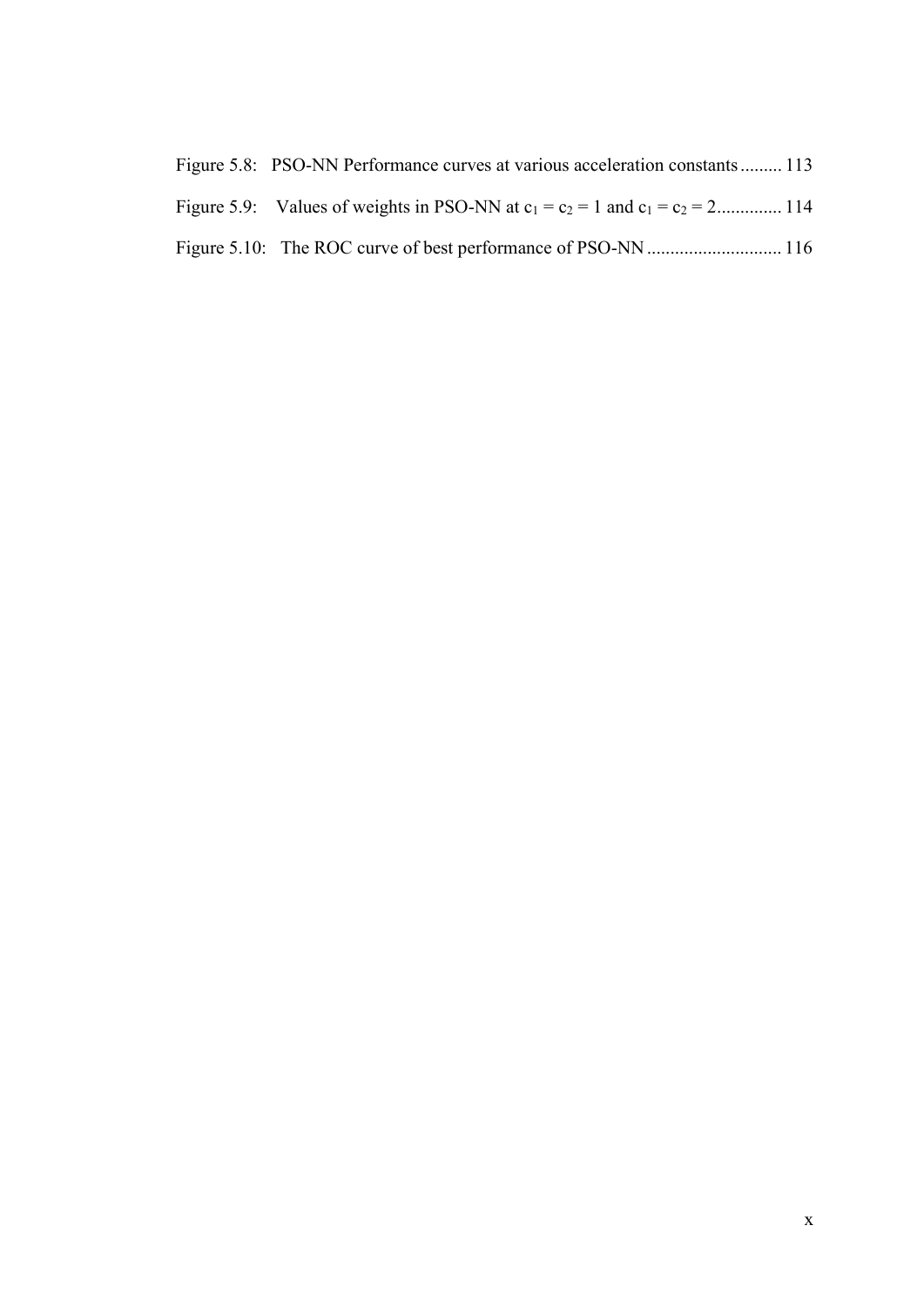## **List of tables**

| Table 3.1: Changes of natural 16 ECG parameters under hyperglycaemic conditions         |
|-----------------------------------------------------------------------------------------|
| Table 3.2: Changes of normalized 16 ECG parameters under hyperglycaemic                 |
| Table 3.3: Mean values of training, validation and testing results using five different |
| Table 3.4: Best performance of hyperglycaemia detection using 16 ECG parameters         |
| Table 3.5: Comparison of best performances of three different classification            |
|                                                                                         |
| Table 4.2: Pearson correlations matrix of original ECG parameters  87                   |
|                                                                                         |
|                                                                                         |
| Table 4.5: Performances of ECG classifier using PCA and LM algorithm  92                |
| Table 4.6: Testing performances of neural network using PCA and five different          |
| Table 4.7: Testing performances of neural network without PCA using all 16              |
|                                                                                         |
|                                                                                         |
| Table 5.3: Performances of hyperglycaemia detection at different hidden nodes . 115     |
| Table 5.4: Mean values of training, validation and testing results over 20 runs  116    |
| Table 5.5: Training execution errors of PCA-LM-NN and PSO-NN models 117                 |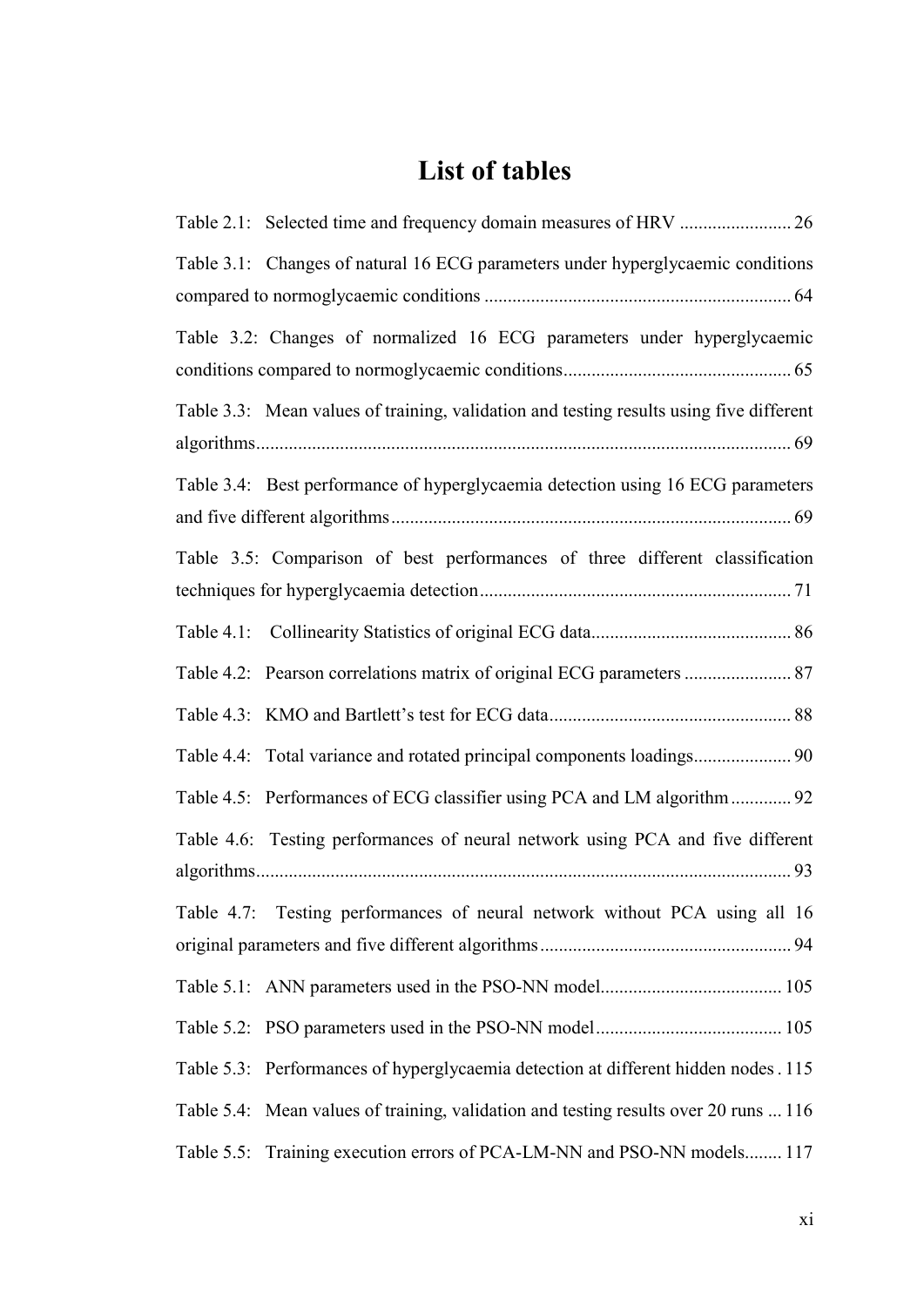|  | Table 5.6: Cohen's Kappa statistic of PCA-LM-NN and PSO-NN models  117         |  |
|--|--------------------------------------------------------------------------------|--|
|  |                                                                                |  |
|  | Table 6.1: Best performances of Training, Validation and Testing sets of three |  |
|  |                                                                                |  |
|  |                                                                                |  |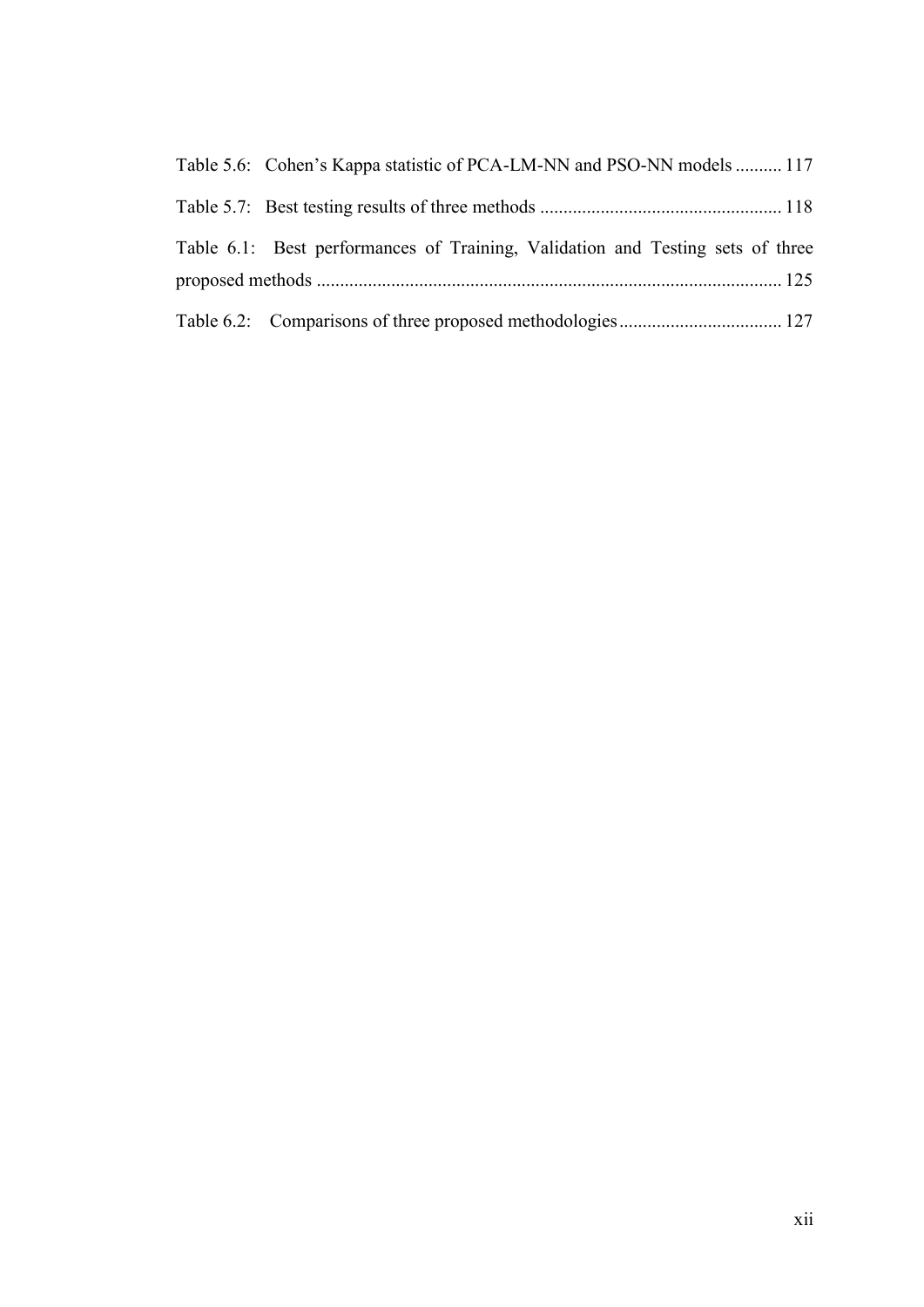### **List of Abbreviations**

|  | <b>ANN</b>  |                | Artificial neural network                                                |
|--|-------------|----------------|--------------------------------------------------------------------------|
|  | <b>AUC</b>  |                | Area under the curve                                                     |
|  | <b>BGL</b>  | $\ddot{\cdot}$ | Blood glucose level                                                      |
|  | CGF         |                | Conjugate gradient back propagation with Fletcher-Reeves updates         |
|  | <b>CGMS</b> | ÷              | Continuous glucose monitoring system                                     |
|  | <b>ECG</b>  | ÷              | Electrocardiography                                                      |
|  | <b>FFT</b>  |                | <b>Fast Fourier transform</b>                                            |
|  | GA          |                | Genetic algorithm                                                        |
|  | <b>GDX</b>  |                | Gradient descent with momentum                                           |
|  | gm          |                | Geometric mean                                                           |
|  | <b>HRV</b>  |                | Heart rate variability                                                   |
|  | <b>KNN</b>  | $\ddot{\cdot}$ | K-nearest neighbour                                                      |
|  | LDA         | $\ddot{\cdot}$ | <b>Linear Discriminant Analysis</b>                                      |
|  | LM          |                | Levenberg Marquardt                                                      |
|  | LM-NN       | $\ddot{\cdot}$ | Neural network using Levenberg Marquardt algorithm                       |
|  | <b>MSE</b>  | ÷.             | Mean squared error                                                       |
|  | <b>NIR</b>  | ÷              | Near-infrared light                                                      |
|  | <b>NN</b>   |                | Neural network                                                           |
|  | PC          |                | Principle component                                                      |
|  | <b>PCA</b>  | ÷              | Principal component analysis                                             |
|  |             |                | Neural network using principal component analysis and Conjugate gradient |
|  | PCA-CGF     |                | backpropagation with Fletcher-Reeves updates algorithm                   |
|  | PCA-GDX     |                | Neural network using principal component analysis and Gradient descent   |
|  |             |                | with momentum algorithm                                                  |
|  | PCA-LM      |                | Neural network using principal component analysis and Levenberg          |
|  |             |                | Marquardt algorithm                                                      |
|  |             |                | Neural network using principal component analysis and Resilient          |
|  | PCA-RP      |                | backpropagation algorithm                                                |
|  |             |                | Neural network using principal component analysis and Scaled conjugate   |
|  | PCA-SCG     |                | gradient algorithm                                                       |
|  | <b>PSO</b>  |                | Particle swarm optimisation                                              |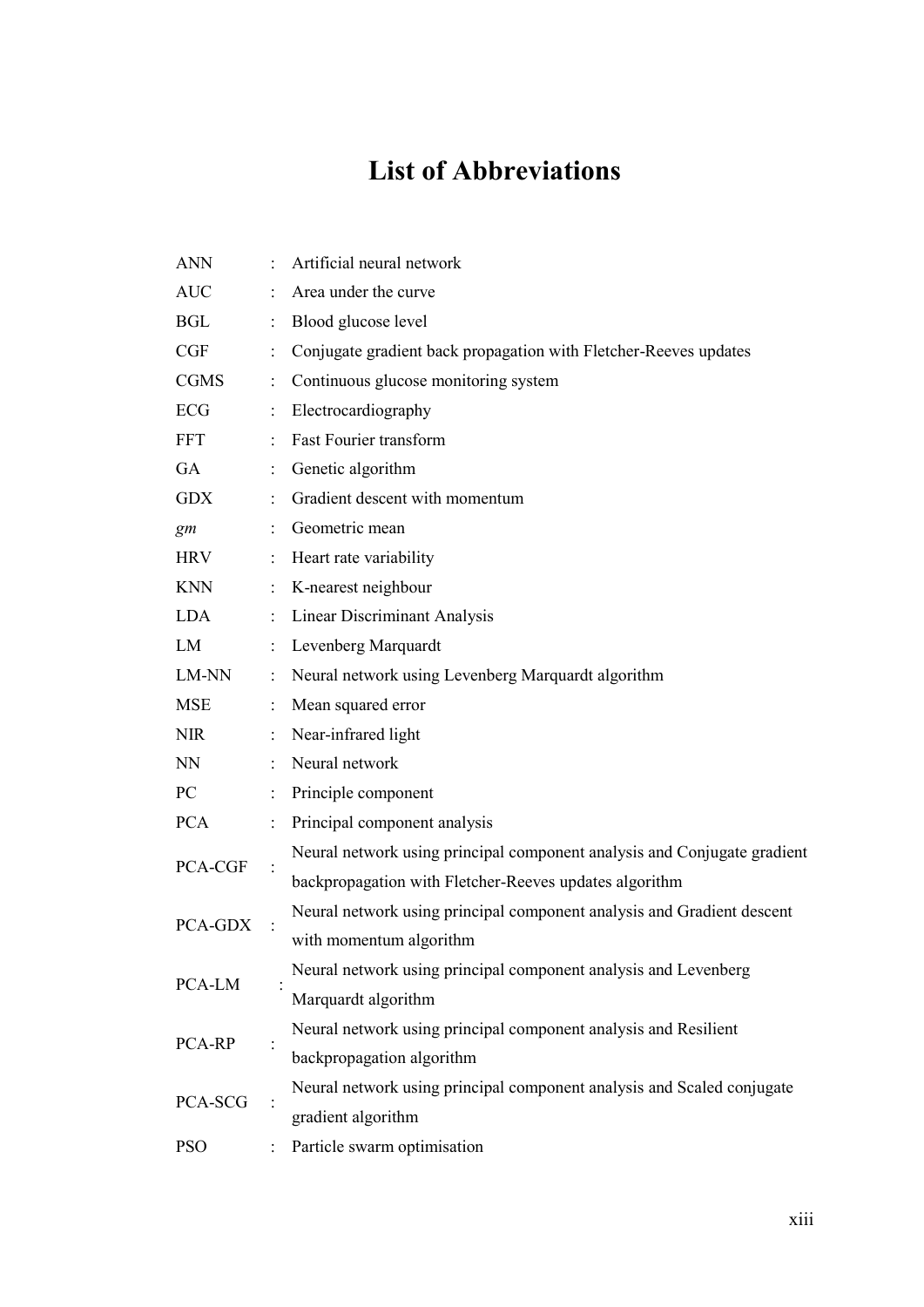| PSO-NN            |    | : Neural network using particle swarm optimisation |
|-------------------|----|----------------------------------------------------|
| <b>ROC</b>        |    | Receiver operating characteristic                  |
| <b>RP</b>         |    | : Resilient backpropagation                        |
| <b>SCG</b>        |    | Scaled conjugate gradient                          |
| Sen               |    | : Sensitivity                                      |
| <i>Spec</i>       |    | Specificity                                        |
| T <sub>1</sub> DM | ÷. | Type 1 Diabetes mellitus                           |
| VIF               |    | : Variance inflation factor                        |
|                   |    |                                                    |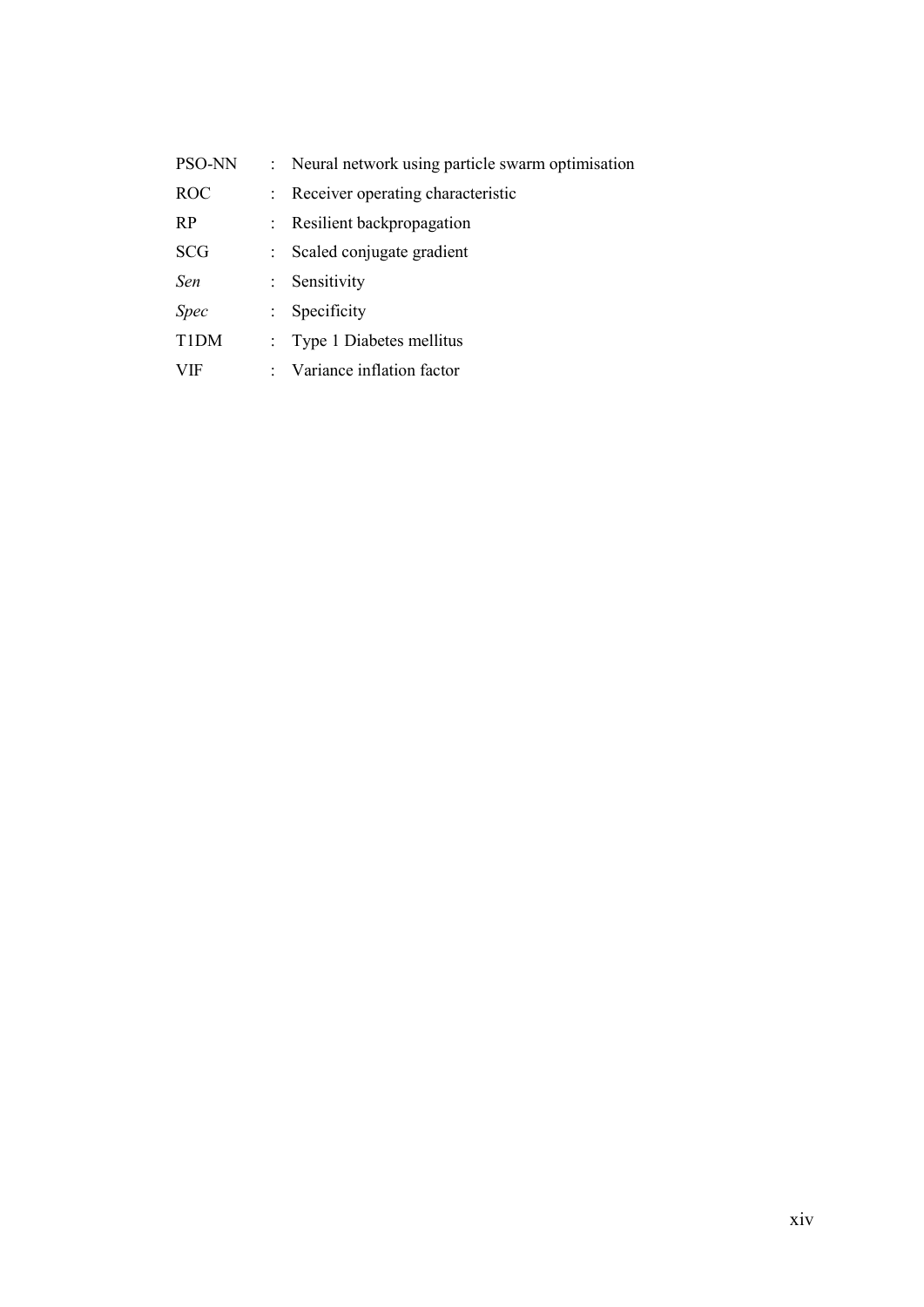# **List of Symbols**

| Q                | ÷                          | the beginning of QRS complex                                                 |
|------------------|----------------------------|------------------------------------------------------------------------------|
| $\boldsymbol{R}$ |                            | the peak of QRS complex                                                      |
| S                |                            | the end of QRS complex                                                       |
| $\boldsymbol{P}$ | $\ddot{\phantom{a}}$       | the beginning of P-wave                                                      |
| $T_P$            | $\mathbb{D}^{\mathbb{N}}$  | the peak of T-wave                                                           |
| $T_E$            |                            | the end of T-wave                                                            |
| <i>RR</i>        |                            | the interval between two consecutive $R$ points                              |
| PR               | $\ddot{\cdot}$             | the interval from the beginning of $P$ -wave to the beginning of QRS complex |
| QT               | $\ddot{\ddot{\phantom{}}}$ | the interval from Q point to the end of T-wave $(T_E)$                       |
| QT <sub>C</sub>  | ÷                          | the corrected $QT$ interval by heart rate (Bazett's formula)                 |
| RT               | ÷                          | the interval from R point to the end of T-wave $(T_E)$                       |
| $RT_C$           | $\ddot{\cdot}$             | the corrected $RT$ interval by heart rate (Bazett's formula)                 |
| $T_P T_E$        | $\mathbb{Z}^{\mathbb{Z}}$  | the interval from the peak of T-wave $(T_P)$ to the end of T-wave $(T_E)$    |
| $T_P T_{EC}$     | $\ddot{\cdot}$             | the corrected $T_P T_E$ interval by heart rate (Bazett's formula)            |
| <b>MeanRR</b>    | $\mathbb{R}^n$             | mean RR interval                                                             |
| <b>SDNN</b>      | $\ddot{\cdot}$             | the standard deviation of the RR interval index                              |
| <b>RMSSD</b>     | $\ddot{\ddot{}}$           | the root mean square of successive RR interval differences                   |
| pNN50            |                            | the percentage of beats with a consecutive $RR$ interval more than 50 ms     |
| HRVi             | ÷                          | HRV triangular index                                                         |
|                  |                            | baseline width of the RR interval histogram evaluated through triangular     |
| <b>TINN</b>      |                            | interpolation                                                                |
| <i>VLF</i>       | $\ddot{\phantom{a}}$       | Very low frequency                                                           |
| LF               | $\ddot{\cdot}$             | Low frequency                                                                |
| HF               |                            | High frequency                                                               |
| <b>TotalPw</b>   | ÷                          | Total spectral power                                                         |
| LF/HF            | $\ddot{\phantom{a}}$       | ratio between $LF$ and components                                            |
| $p_{best}$       |                            | best solution of the particle has achieved so far                            |
| $g_{best}$       |                            | the global best                                                              |
| lbest            | ÷                          | the local best                                                               |
| $W_i$            |                            | position of the particle                                                     |
| $v_i$            |                            | velocity of the particle                                                     |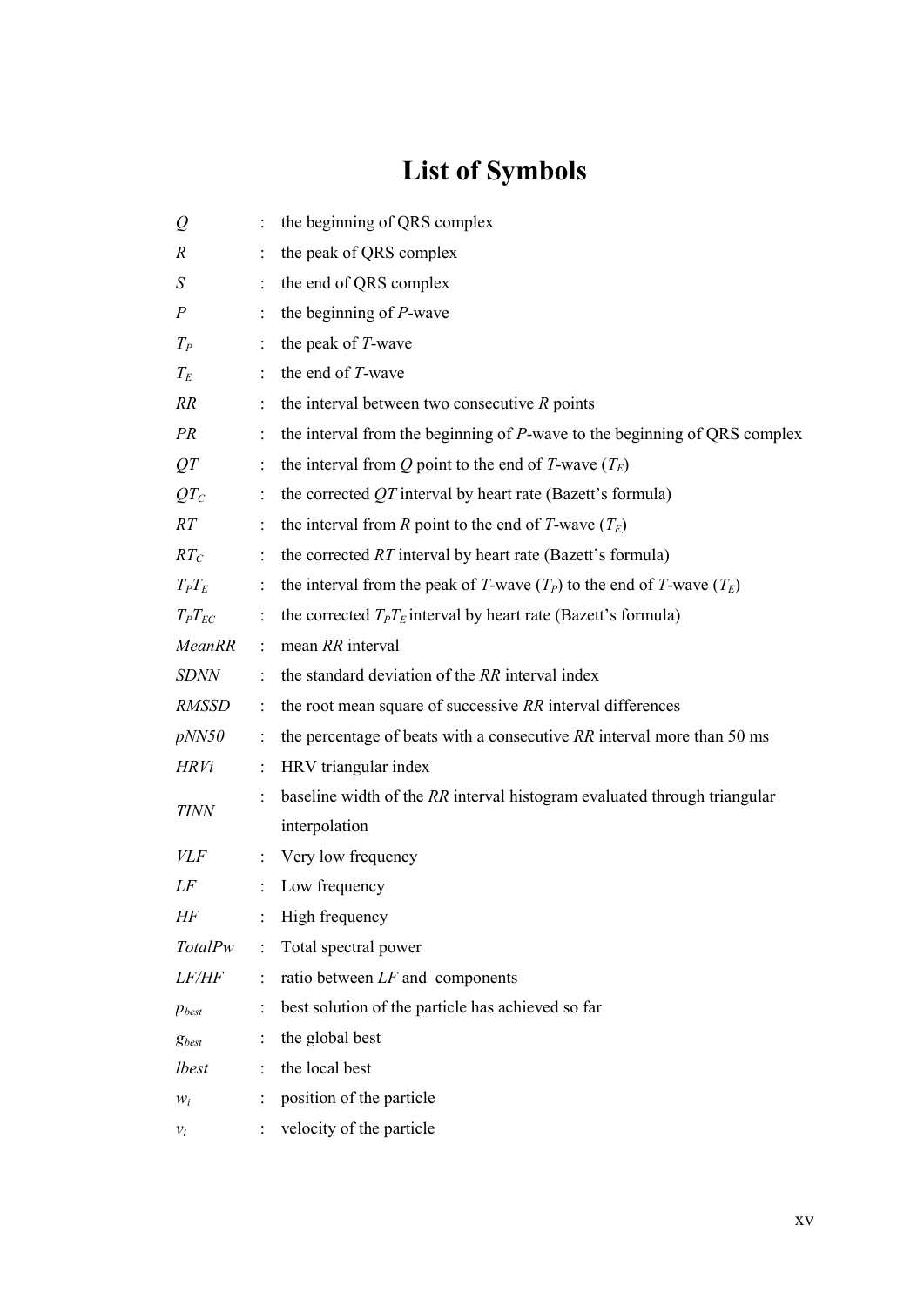| $c_1$ , $c_2$         | acceleration constants       |
|-----------------------|------------------------------|
| $\omega$              | inertia factor               |
| $\omega_{max}$        | $:$ initial weight           |
| $\omega_{min}$        | final weight                 |
| $v_{max}$             | maximum allowable velocity   |
| $V_{max\text{-}perc}$ | velocity clamping percentage |
|                       |                              |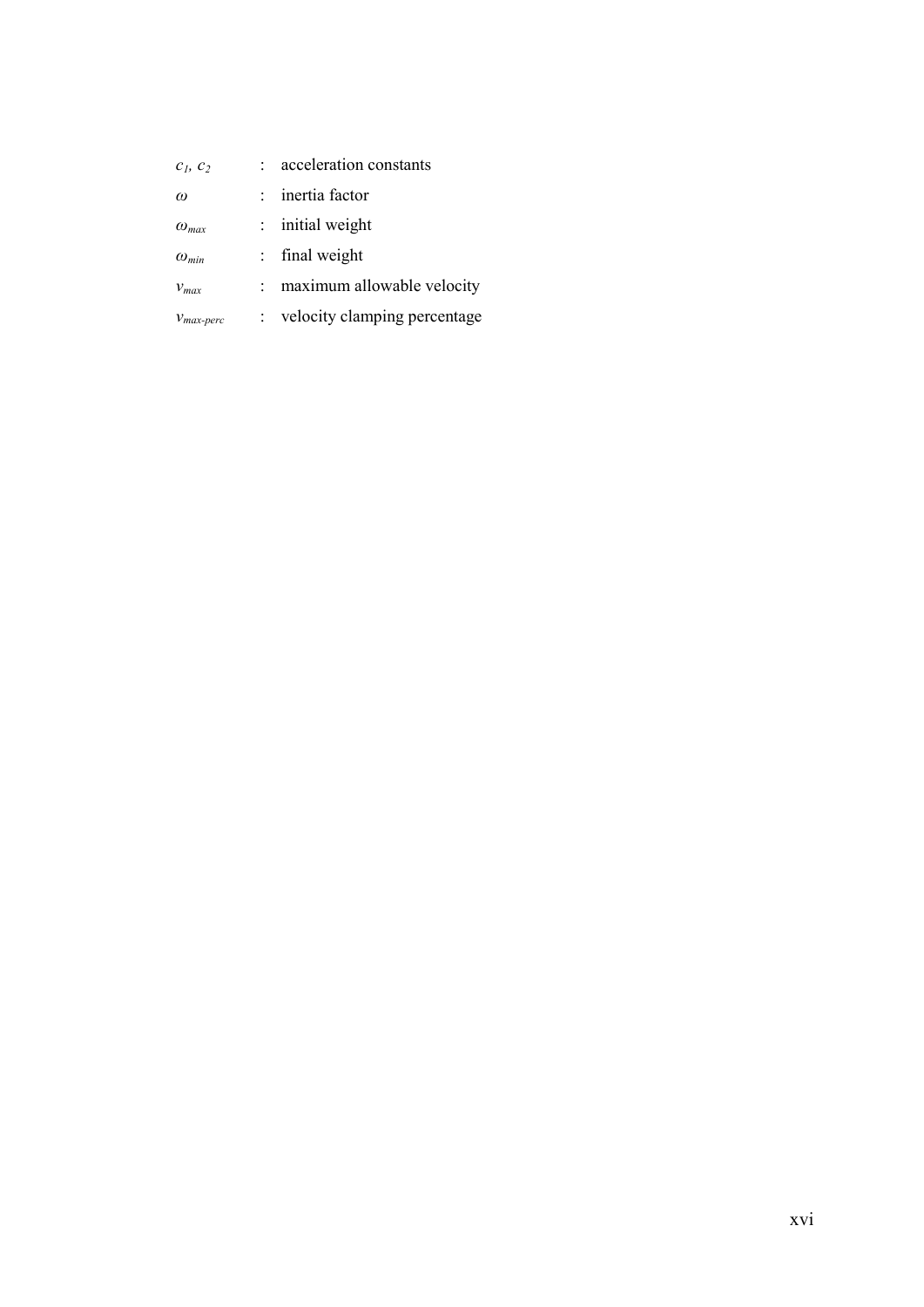#### **Abstract**

Hyperglycaemia is the medical term for a state caused by a high level of blood glucose, resulting from defects in insulin secretion, insulin action, or both. Hyperglycaemia is a common dangerous complication to glycaemic control in Type 1 diabetic patients. The chronic hyperglycaemia of diabetes is associated with longterm damage, dysfunction, and failure of different organs, especially the eyes, kidneys, nerves, heart, and blood vessels. Therefore, reliable detection of hyperglycaemic episodes is important in order to avoid major health conditions.

 Conventionally, diabetic patients need to frequently monitor blood glucose levels to determine whether they have hyperglycaemia or not. A patient has to prick their finger (finger-stick) for a drop of blood several times a day, which can therefore significantly discourage many patients from periodically checking blood glucose levels. Another choice for hyperglycaemia detection might be continuous glucose monitoring systems (CGMS), which measure the glucose level in the interstitial fluid. For patients using CGMS, finger-sticks are still required to calibrate the sensor. The main shortcoming of CGMS is that glucose levels in interstitial fluid lag temporally behind blood glucose values, normally 10-15 minutes, which absolutely limits the accuracy of the detection. There is a strong demand to have a non-invasive technique to help patients to diagnose the disease easily and painlessly. Few methods have been reported to detect hyperglycaemia non-invasively or minimally invasively such as in exhaled methyl nitrates, and early detection of ongoing β cell death. However, the purpose of these studies was on real-time glucose control rather than disease diagnosis.

Electrocardiography (ECG) is a broadly used technique to obtain a quick, non-invasive clinical and research screen for diagnosing abnormal rhythms of the heart caused by diseases. In fact, observations of ECG changes have been found in hypoglycaemia and hyperglycaemia states in T1DM, such as increased heart rate and prolongation of *QT* interval in hypoglycaemia, whereas hyperglycaemia was related to reduced heart rate variability. By using these findings in hypoglycaemia,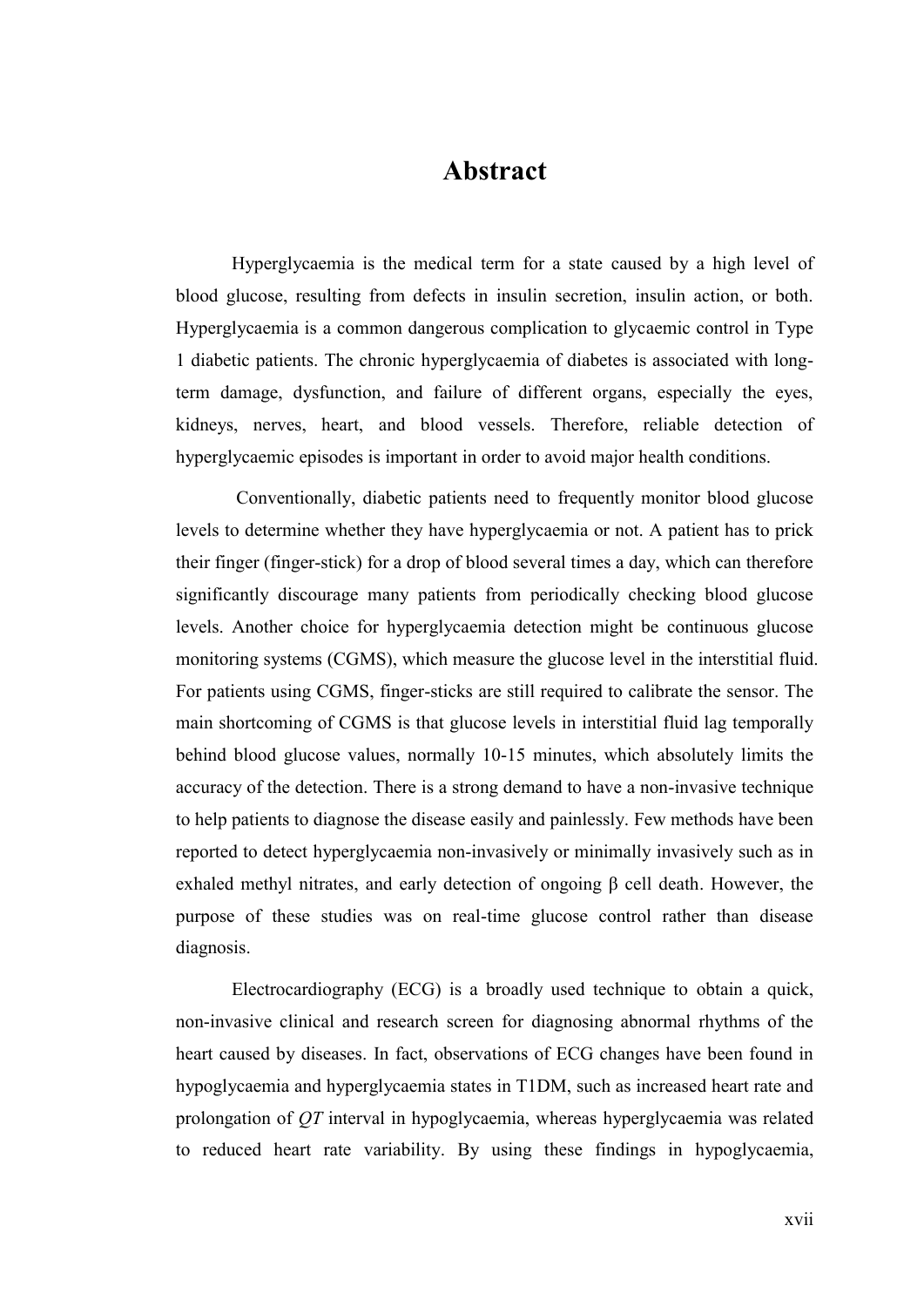researchers have developed an effective and sensitive system to detect hypoglycaemia non-invasively. These excellent performances of hypoglycaemia detection using ECG is the motivation of this thesis to study the effect of hyperglycaemia on ECG signals, and based on the findings to exploit the computational intelligence on the non-invasive detection of hyperglycaemia.

This research firstly explores the changes of ECG parameters associated with the hyperglycaemic state in T1DM. The ECG parameters consist of ECG intervals relating to repolarisation phase and heart rate variability (HRV) measures. A clinical study of ten T1DM patients and ECG feature extraction process are conducted to collect ECG features. Statistical analysis is then applied to every ECG feature to estimate the significant difference between hyperglycaemic and normoglycaemic states. The results show that the selected ECG parameters in hyperglycaemia differ significantly from those in normoglycaemia ( $p$ < 0.05). It implies that certain ECG parameters are correlated with high blood glucose levels and they possibly contribute to the performance of hyperglycaemia detection. Thus, the ECG parameters are used for input data of hyperglycaemia classifiers in this thesis.

 Furthermore, the thesis introduces novel computational intelligent methods for hyperglycaemia detection using the ECG parameters. A neural network using Levenberg-Marquardt algorithm is the first method explored for hyperglycaemia detection in this thesis, known as LM-NN. The second algorithm is the integration of principal component analysis (PCA) with a neural network utilising the Levenberg-Marquardt algorithm, which is called a PCA-LM-NN network. PCA is a useful tool for dimensionality reduction to diminish the computational requirement and overcome the problem of multicollinearity. It is employed to filter the data so that only the significant independent ECG variables responsible for the high blood glucose levels can be used as input for the network training, in order that the neural network performs well for hyperglycaemia detection. The third method is for the improvement of the second method where particle swarm optimization is included. This algorithm is a combination of PCA, PSO and neural network, which is called PSO-NN. The PSO is utilised as an effective training algorithm to optimise the weights of the neural network. The proposed methods are compared with each other